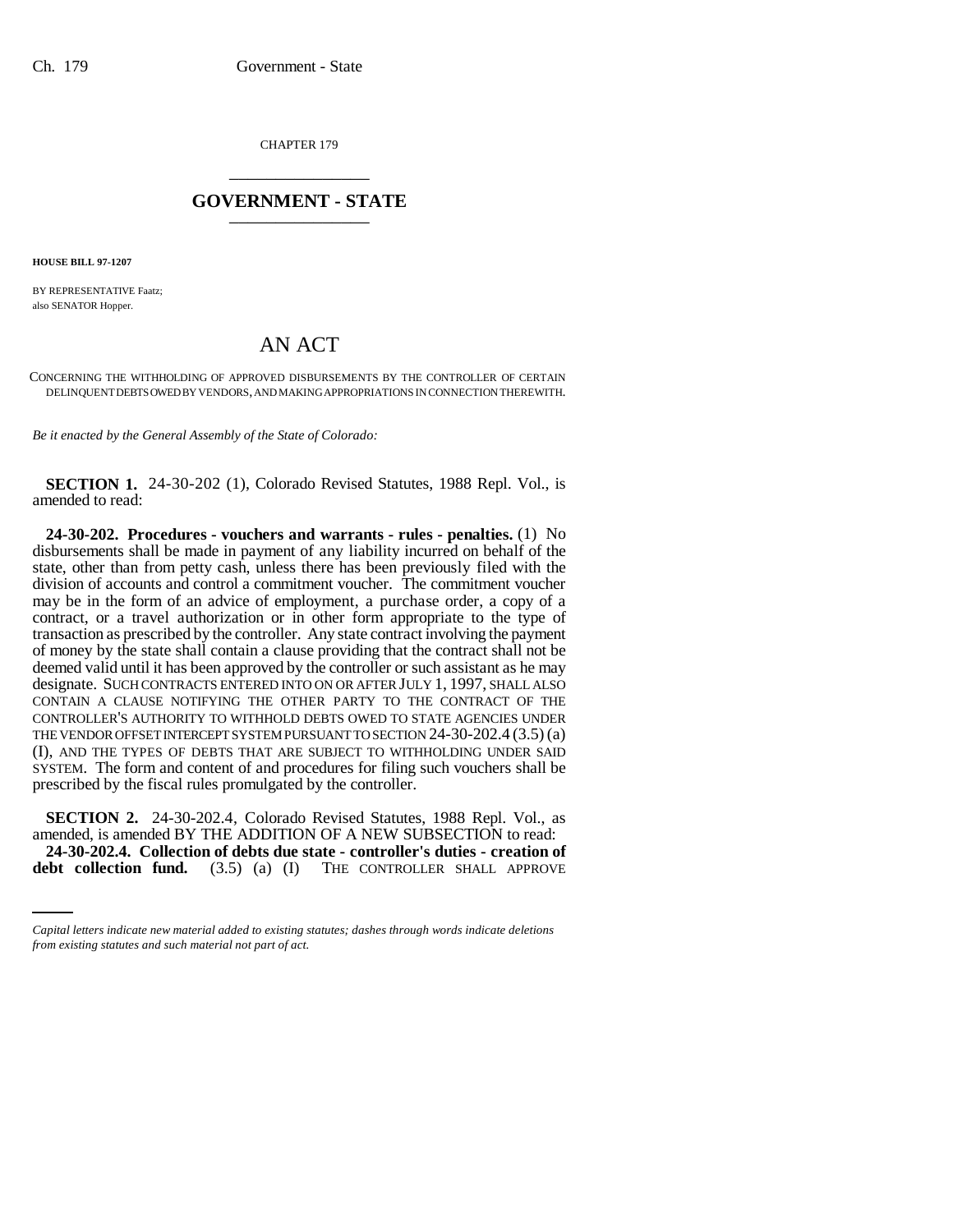Government - State Ch. 179

DISBURSEMENTS FROM STATE FUNDS FROM THE STATE'S CENTRAL ACCOUNTING SYSTEM IN ACCORDANCE WITH THE PROVISIONS OF SECTION 24-30-202 (2). IF THE CONTROLLER FINDS THAT THERE IS AN UNPAID BALANCE OR DEBT OWING TO STATE AGENCY CLAIMANTS FOR ANY OF THE FOLLOWING, THE CONTROLLER, UPON NOTICE OF WITHHOLDING TO THE PAYEE, SHALL WITHHOLD THE AMOUNT OF THE DISBURSEMENT THAT DOES NOT EXCEED THE AMOUNT OF SUCH UNPAID BALANCE OR DEBT:

(A) ANY UNPAID CHILD SUPPORT DEBT AS SET FORTH IN SECTION 14-14-104, C.R.S., OR CHILD SUPPORT ARREARAGES THAT ARE THE SUBJECT OF ENFORCEMENT SERVICES PROVIDED PURSUANT TO SECTION 26-13-106,C.R.S., AS CERTIFIED BY THE DEPARTMENT OF HUMAN SERVICES;

(B) ANY UNPAID BALANCE OF TAX, ACCRUED INTEREST, OR OTHER CHARGES SPECIFIED IN ARTICLE 21 OF TITLE 39, C.R.S., THAT IS SUBJECT TO OFFSET UNDER SECTION 39-21-108 (3), C.R.S., AND OWING BY THE PAYEE ACCORDING TO THE RECORDS OF THE CONTROLLER;

(C) ANY UNPAID DEBT OWING TO THE STATE OR ANY AGENCY THEREOF BY SUCH PAYEE, THE AMOUNT OF WHICH IS FOUND TO BE OWING AS A RESULT OF A FINAL AGENCY DETERMINATION OR THE AMOUNT OF WHICH HAS BEEN REDUCED TO JUDGMENT AS CERTIFIED BY THE CONTROLLER;

(D) ANY UNPAID LOAN DUE TO THE STUDENT LOAN DIVISION OF THE DEPARTMENT OF HIGHER EDUCATION AS SET FORTH IN SECTION 23-3.1-104 (1) (p), C.R.S., FOUND TO BE OWING TO SUCH DIVISION BY SUCH PAYEE AS A RESULT OF FINAL AGENCY DETERMINATION; OR

(E) ANY AMOUNT REQUIRED TO BE PAID TO THE UNEMPLOYMENT COMPENSATION FUND PURSUANT TO ARTICLES 70 TO 82 OF TITLE 8, C.R.S., THE AMOUNT OF WHICH HAS BEEN DETERMINED TO BE OWING AS A RESULT OF A FINAL AGENCY DETERMINATION OR JUDICIAL DECISION OR THAT HAS BEEN REDUCED TO JUDGMENT BY THE DIVISION OF EMPLOYMENT AND TRAINING IN THE DEPARTMENT OF LABOR AND EMPLOYMENT AND SUCH AMOUNT HAS BEEN REFERRED TO THE CONTROLLER FOR COLLECTION PURSUANT TO SECTION 8-79-102 (2), C.R.S.

(II) ANY MONEYS WITHHELD FOR PAYMENT OF CHILD SUPPORT DEBT OR CHILD SUPPORT ARREARAGES PURSUANT TO SUBPARAGRAPH (I) OF THIS PARAGRAPH (a) SHALL BE DEPOSITED WITH THE STATE TREASURER FOR DISBURSEMENT BY THE DEPARTMENT OF HUMAN SERVICES. FOR ALL NAMES AND AMOUNTS CERTIFIED BY THE DEPARTMENT OF HUMAN SERVICES PURSUANT TO SECTION 26-13-111, C.R.S., THE CONTROLLER SHALL PROVIDE TO THE DEPARTMENT OF HUMAN SERVICES THE PAYEES' NAMES AND ASSOCIATED AMOUNTS DEPOSITED WITH THE STATE TREASURER PURSUANT TO THIS SUBPARAGRAPH (II) AND ANY OTHER IDENTIFYING INFORMATION AS REQUIRED BY THE DEPARTMENT OF HUMAN SERVICES.

(III) ANY MONEYS WITHHELD FOR PAYMENT OF AN UNPAID BALANCE OF TAX, INTEREST, OR OTHER CHARGES SPECIFIED IN SUBPARAGRAPH (I) OF THIS PARAGRAPH (a) AND SUBJECT TO OFFSET UNDER SECTION 39-21-108 (3), C.R.S., SHALL BE DEPOSITED WITH THE STATE TREASURER. FOR ALL NAMES AND AMOUNTS SUBMITTED BY THE EXECUTIVE DIRECTOR OF THE DEPARTMENT OF REVENUE PURSUANT TO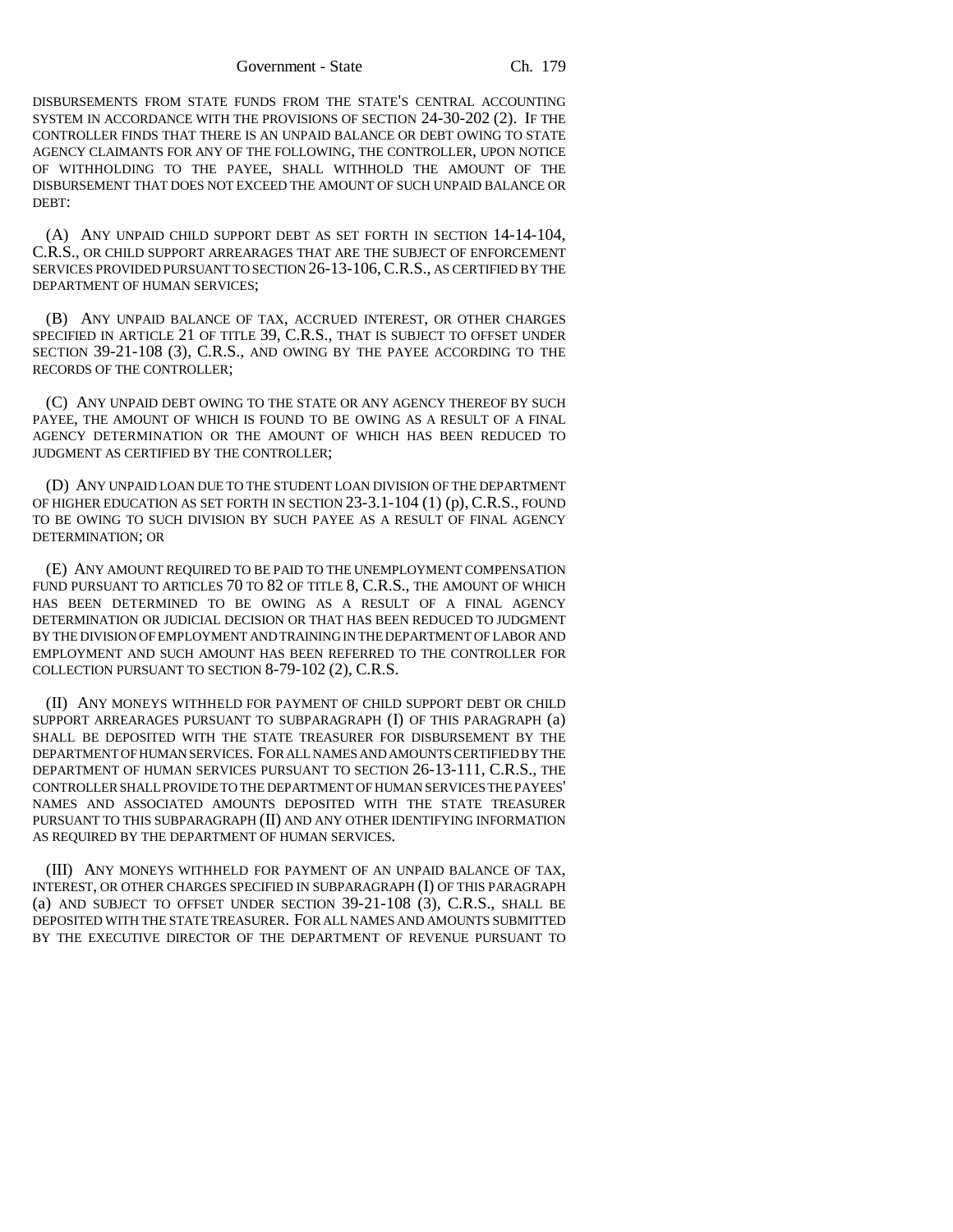SECTION 39-21-114 (10), C.R.S., THE CONTROLLER SHALL PROVIDE TO SAID DEPARTMENT THE PAYEES' NAMES AND ASSOCIATED AMOUNTS DEPOSITED WITH THE STATE TREASURER PURSUANT TO THIS SUBPARAGRAPH (III).

(IV) ANY MONEYS WITHHELD FOR PAYMENT OF AN UNPAID DEBT OWING TO THE STATE PURSUANT TO SUBPARAGRAPH (I) OF THIS PARAGRAPH (a) SHALL BE DEPOSITED WITH THE STATE TREASURER. FOR ALL NAMES AND AMOUNTS CERTIFIED BY THE CENTRAL COLLECTIONS UNIT PURSUANT TO THIS SECTION, THE CONTROLLER SHALL PROVIDE TO THE CENTRAL COLLECTIONS UNIT THE PAYEES' NAMES AND ASSOCIATED AMOUNTS DEPOSITED WITH THE STATE TREASURER PURSUANT TO THIS SUBPARAGRAPH (IV).

(V) ALL MONEYS WITHHELD FOR PAYMENT OF A STUDENT LOAN DIVISION DEBT PURSUANT TO SUBPARAGRAPH (I) OF THIS PARAGRAPH (a) SHALL BE DEPOSITED WITH THE STATE TREASURER FOR DISBURSEMENT BY THE STATE TREASURER TO THE DIVISION. FOR ALL NAMES AND AMOUNTS CERTIFIED BY THE DIVISION PURSUANT TO SECTION 23-3.1-104 (1) (q), C.R.S., THE CONTROLLER SHALL PROVIDE TO THE DIVISION THE PAYEES' NAMES AND ASSOCIATED AMOUNTS DEPOSITED WITH THE STATE TREASURER PURSUANT TO THIS SUBPARAGRAPH (V).

(VI) ANY MONEYS WITHHELD FOR PAYMENT OF UNEMPLOYMENT COMPENSATION DEBT PURSUANT TO SUBPARAGRAPH (I) OF THIS PARAGRAPH (a) SHALL BE DEPOSITED WITH THE STATE TREASURER AND CREDITED TO THE UNEMPLOYMENT COMPENSATION FUND. FOR ALL NAMES AND AMOUNTS CERTIFIED BY THE DIVISION OF EMPLOYMENT AND TRAINING PURSUANT TO SECTION 8-79-102 (2), C.R.S., THE CONTROLLER SHALL PROVIDE TO SAID DIVISION THE PAYEES' NAMES AND ASSOCIATED AMOUNTS DEPOSITED WITH THE STATE TREASURER PURSUANT TO THIS SUBPARAGRAPH (VI).

(VII) ANY APPROVED DISBURSEMENT IN EXCESS OF THE UNPAID BALANCE OR DEBT SHALL BE PAID TO THE APPROVED PAYEE.

(b) IN THE EVENT THAT THERE ARE DEBTS FOR UNPAID CHILD SUPPORT, AS SET FORTH IN SECTION 26-13-111, C.R.S., DEBTS FOR AN UNPAID BALANCE OF TAX, INTEREST, OR OTHER CHARGES PURSUANT TO ARTICLE 21 OF TITLE 39, C.R.S., AND OTHER DEBTS OWING TO THE STATE OR ANY AGENCY THEREOF AS SET FORTH IN SUBPARAGRAPH (I) OF PARAGRAPH (a) OF THIS SUBSECTION (3.5), THE AMOUNT WITHHELD PURSUANT TO SUBPARAGRAPH (I) OF PARAGRAPH (a) OF THIS SUBSECTION (3.5) SHALL BE CREDITED TO THE UNPAID DEBTS AND SHALL BE APPLIED FIRST TO THOSE UNPAID DEBTS IN THE ORDER THEY APPEAR IN THIS PARAGRAPH (b), AND ANY REMAINING AMOUNTS SHALL BE PRORATED AMONG OTHER UNPAID DEBTS WITHHELD PURSUANT TO SUBPARAGRAPH (I) OF PARAGRAPH (a) OF THIS SUBSECTION (3.5) ON THE BASIS OF THE RATIO OF THE AMOUNT OF EACH SUCH REMAINING UNPAID DEBT AS COMPARED TO THE TOTAL AMOUNT OF THE REMAINING UNPAID DEBTS.

(c) THE CONTROLLER SHALL CHARGE FOR DISBURSEMENTS WITHHELD PURSUANT TO SUBPARAGRAPH (I) OF PARAGRAPH (a) OF THIS SUBSECTION (3.5) AND SHALL CREDIT AMOUNTS SO COLLECTED TO THE VENDOR OFFSET IMPLEMENTATION FUND, WHICH FUND IS HEREBY CREATED IN THE STATE TREASURY. THE AMOUNT OF SUCH CHARGES SHALL BE NEGOTIATED BY THE CONTROLLER WITH DEPARTMENTS USING THE VENDOR OFFSET INTERCEPT SYSTEM.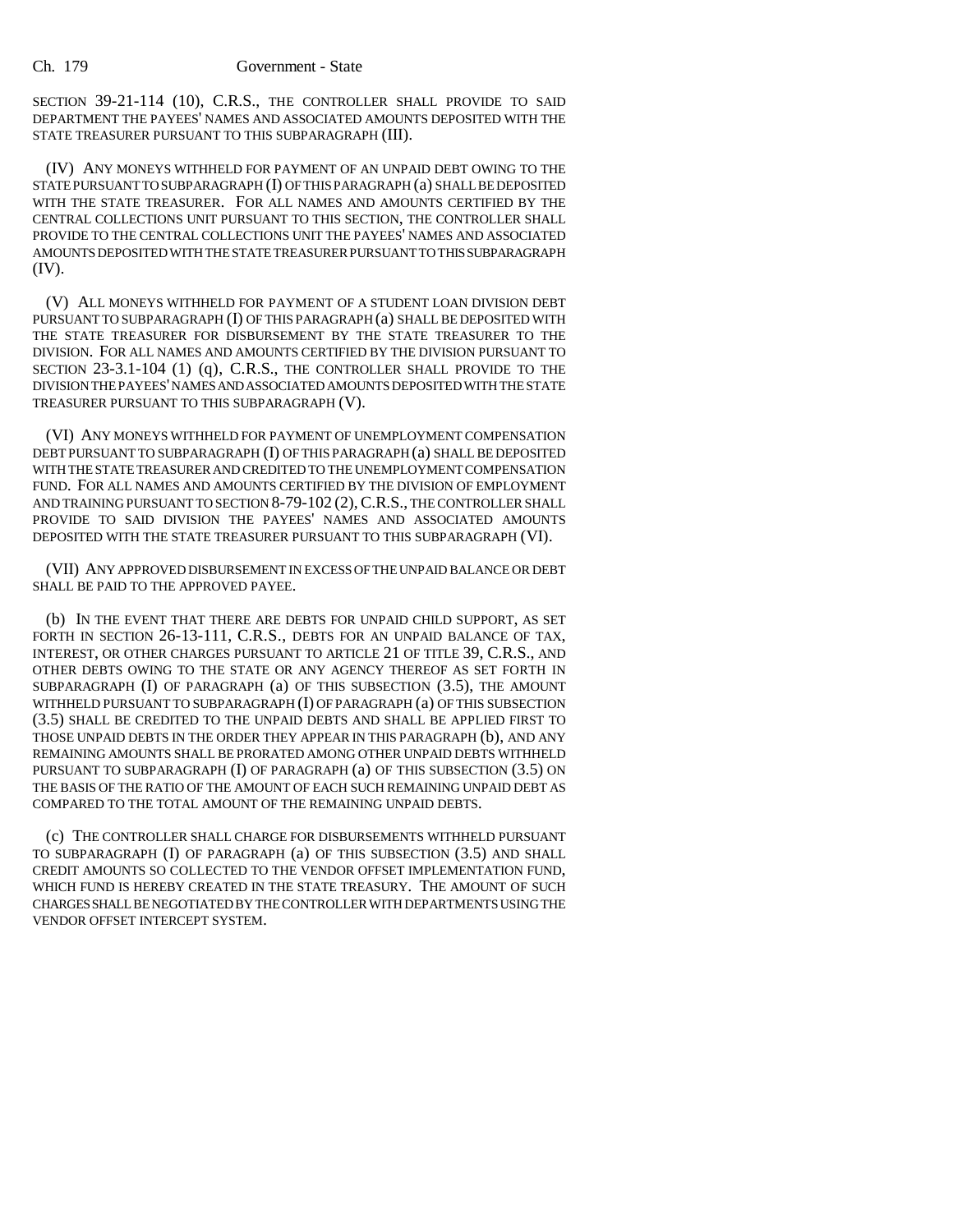**SECTION 3.** Article 13 of title 26, Colorado Revised Statutes, 1989 Repl. Vol., as amended, is amended BY THE ADDITION OF A NEW SECTION to read:

**26-13-111.5. State vendor payment offset**. (1) AT ANY TIME PRESCRIBED BY THE CONTROLLER, BUT NOT LESS FREQUENTLY THAN ANNUALLY, THE STATE DEPARTMENT SHALL CERTIFY TO THE CONTROLLER INFORMATION REGARDING PERSONS WHO OWE CHILD SUPPORT DEBT PURSUANT TO SECTION 14-14-104, C.R.S., OR WHO OWE CHILD SUPPORT ARREARAGES AS REQUESTED AS PART OF AN ENFORCEMENT ACTION UNDER ARTICLE 5 OF TITLE 14, C.R.S., OR WHO OWE CHILD SUPPORT ARREARAGES THAT ARE THE SUBJECT OF ENFORCEMENT SERVICES PROVIDED UNDER SECTION 26-13-106.

(2) UPON NOTIFICATION BY THE CONTROLLER OF AMOUNTS DEPOSITED WITH THE STATE TREASURER PURSUANT TO SECTION 24-30-202.4, C.R.S., THE STATE DEPARTMENT SHALL DISBURSE SUCH AMOUNTS TO THE APPROPRIATE COUNTY FOR PROCESSING AND DISTRIBUTION TO THE FEDERAL, STATE, OR LOCAL AGENCY TO WHOM THE PERSON IS OBLIGATED.

(3) THE STATE DEPARTMENT SHALL PROMULGATE RULES ESTABLISHING PROCEDURES TO IMPLEMENT THIS SECTION PURSUANT TO ARTICLE 4 OF TITLE 24, C.R.S.

(4) THE LAST-KNOWN ADDRESSES AND SOCIAL SECURITY NUMBERS OF PERSONS SUBJECT TO THE VENDOR PAYMENT OFFSET, PROVIDED TO THE STATE DEPARTMENT BY THE CONTROLLER, SHALL BE SENT TO THE RESPECTIVE COUNTY DEPARTMENTS OR THE FOOD STAMP DISTRICT ADMINISTERED BY THE STATE DEPARTMENT.

**SECTION 4.** 23-3.1-104 (1), Colorado Revised Statutes, 1995 Repl. Vol., is amended BY THE ADDITION OF A NEW PARAGRAPH to read:

**23-3.1-104. Duties and powers of division.** (1) The division shall:

(q) (I) AT LEAST QUARTERLY, CERTIFY TO THE CONTROLLER INFORMATION REGARDING PERSONS WHO OWE A LOAN REPAYMENT TO THE DIVISION.

(II) SUCH INFORMATION SHALL INCLUDE THE NAME AND SOCIAL SECURITY NUMBER OF THE PERSON OWING THE DEBT, THE AMOUNT OF THE DEBT, AND ANY OTHER IDENTIFYING INFORMATION REQUIRED BY THE CONTROLLER.

(III) UPON NOTIFICATION BY THE CONTROLLER TO THE STATE AGENCY OF AMOUNTS DEPOSITED WITH THE STATE TREASURER PURSUANT TO SECTION 24-30-202.4 (3.5)(a) (V),C.R.S., THE STATE TREASURER SHALL DISBURSE SUCH AMOUNTS TO THE DIVISION.

**SECTION 5.** 39-21-114, Colorado Revised Statutes, 1994 Repl. Vol., is amended BY THE ADDITION OF A NEW SUBSECTION to read:

**39-21-114. Methods of enforcing collection.** (10) (a) THE EXECUTIVE DIRECTOR IS AUTHORIZED TO ENTER INTO AN AGREEMENT WITH THE CONTROLLER FOR THE PURPOSE OF COLLECTING DELINQUENT STATE TAXES THROUGH THE VENDOR OFFSET PROGRAM ESTABLISHED PURSUANT TO SECTION 24-30-202.4 (3.5) (a), C.R.S.